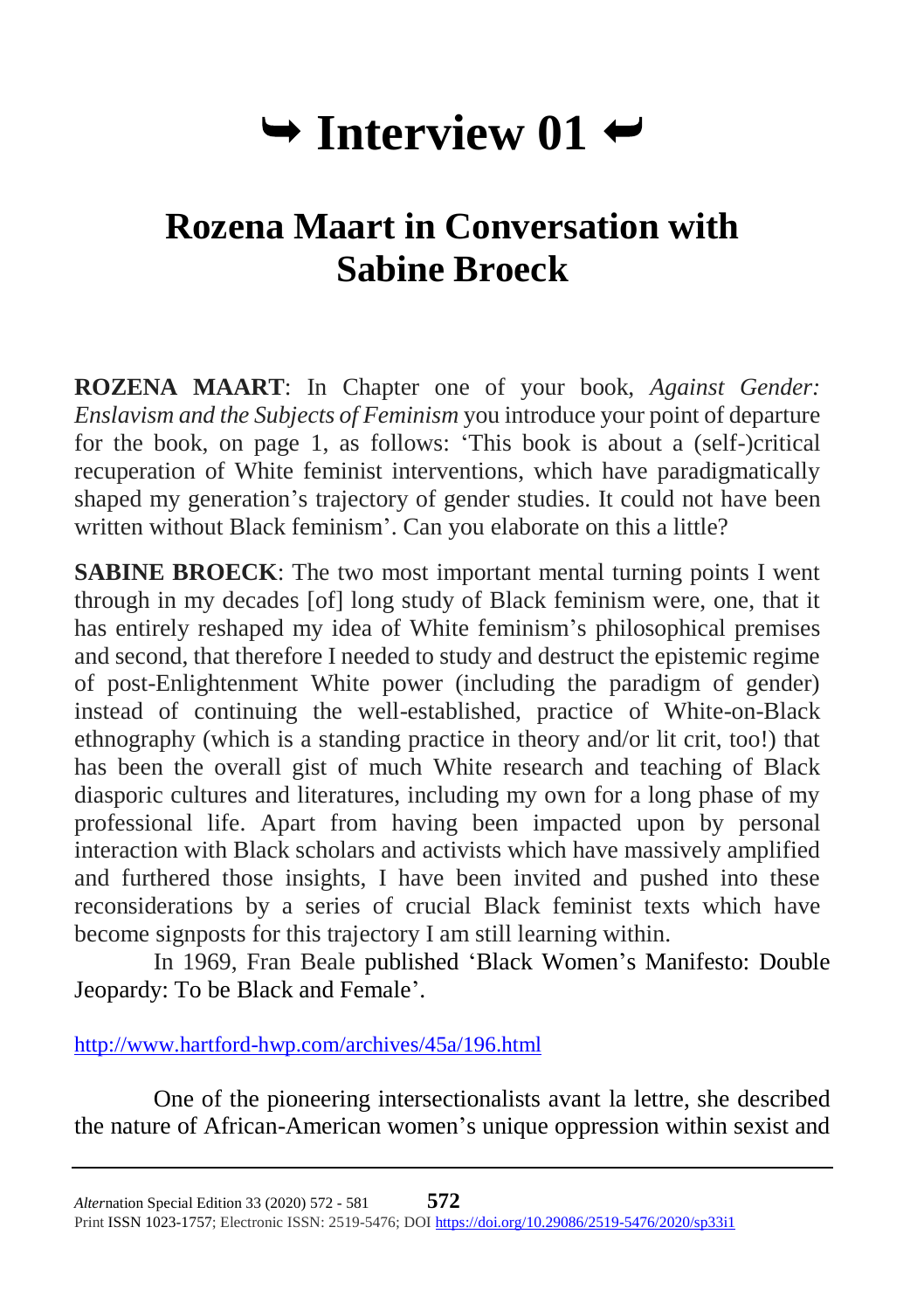racist orders. *The Black Woman: An Anthology* edited by Toni Cade Bambara in 1970, which assembles an array of key texts for the emerging new wave of Black feminism, all of which insist on the importance of recognizing the fact that woman is not one homogenous entity, and criticizing White feminism for its middle class solipsism, elitism and racism. 1977 sees the publication of the foundational Combahee River Collective Statement by a group of Black lesbian feminists 'actively committed to struggling against racial, sexual, heterosexual, and class oppression, and see as our particular task the development of integrated analysis and practice based upon the fact that the major systems of oppression are interlocking'.

# [https://www.blackpast.org/african-american-history/combahee-river](https://www.blackpast.org/african-american-history/combahee-river-collective-statement-1977/)[collective-statement-1977/](https://www.blackpast.org/african-american-history/combahee-river-collective-statement-1977/)

Reading this, I realized, again that White feminism had no epistemic, political or ethical right to represent all women as if they inhabited the category of universal female. Similarly, Angela Davis in 'Reflections on the Black Woman's Role in the Community of Slaves', from 1971, taught me to make the history of enslavement and the history of Black women central to my reading of, and takes on, American Studies, and feminism. I came, so to speak, to Poe and to Gertrude Stein, for that matter, after Toni Cade Bambara, to Foucault later on, after the Combahee River manifesto, and to Derrida after Angela Davis since I studied all of these texts (and a whole other plethora of texts culled from their respective bibliographies for my master's exam thesis in the mid- to late 1970s, before I even entered my professional life as an Americanist. The breakthrough text: *All the Women Are White, All the Blacks Are Men, But Some of Us Are Brave* (Black Women's Studies), edited by Akasha Gloria T. Hull, Patricia Bell-Scott, and Barbara Smith, was one of the first texts initiating my dissertation, in translation of the publication's German title: *The Decolonized Body, A Study of the Black Female Narrative Tradition from the 1950s to 1980s* which, again, made me understand the particularity of White feminist claims when seen from a Black feminist perspective. The text, however, for my turn to a kind of meta-reflection of White epistemologies, beginning with a study of White American women's literature of the 20<sup>th</sup> century (*White Amnesia, Black Memory*) and taken to a critique of theory in *Gender and the Abjection of Blackness* was Hortense Spillers 'Mamas Baby, Papa's Maybe' from 1987.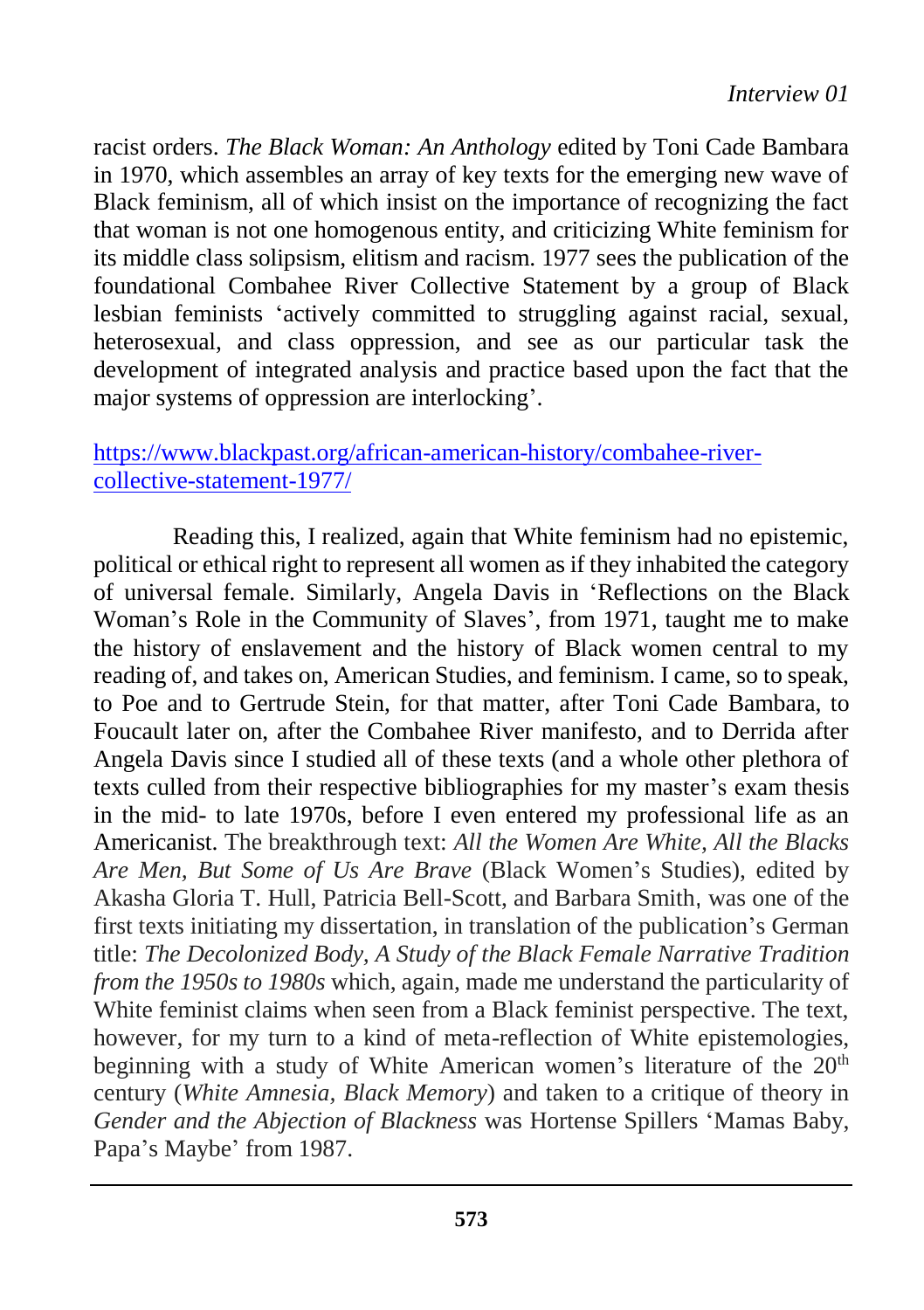## *Rozena Maart & Sabine Broeck*

# [https://people.ucsc.edu/~nmitchel/hortense\\_spillers\\_-](https://people.ucsc.edu/~nmitchel/hortense_spillers_-_mamas_baby_papas_maybe.pdf) [\\_mamas\\_baby\\_papas\\_maybe.pdf](https://people.ucsc.edu/~nmitchel/hortense_spillers_-_mamas_baby_papas_maybe.pdf)

This is an essay that turned my world upside down. As much as that essay has been one of the most brilliant contributions to Black feminist intra-mural interventions into Black intellectual and activist debates, I read it as a kind of massive epistemic attack on White gender theory, in its deliberations of the post-enslavement categorical distinction between the free human gendered body and Black enslaved ungendered flesh – which meant to me that gender theory itself as I had immersed myself in it, was deeply flawed in its conception since it has refused to theorize enslavement. I realized that Black feminist intellectual intervention had to be understood as the most advanced vantage point from which to read all the world in its post Enlightenment formation, including the paradigm of the gender episteme, and women's literature canons. For the second book which came out in 1997, I also intensively studied Wynter's *The Ceremony Must Be Found: After Humanism* from 1984, and knew then, for sure, that I had to keep up with Black feminist philosophical critique of the solipsism, racism, and agnotology of White Humanities in their various disciplinary forms, and of White gender studies, and feminism in particular.

These were the teaching moments in a very important process of realization for me: that as a White feminist and scholar, I needed to find a way of becoming a 'spoken-to' by Black feminist knowledge, in order to turn the lens on White philosophy which has also taken me to prioritize both Christina Sharpe's and Saidiya Hartman's work as orientation marker for my more recent work. So the book is literally a reckoning with that history, which means I have immersed myself into a trajectory of the modern West's epistemologies – as manifest in post-Enlightenment philosophies and sciences of the human as a White regime of thought, which needs to be aggressively unlearned. From Black feminism, I learned not to read in identification with White gender theory, but in the antagonism created by a perspective that acknowledges our present tense as the afterlife of slavery.

**ROZENA MAART**: At the start of your book, *Gender and Abjection of Blackness*, you make it very clear that you are arguing against gender. Whilst I have written a review of your book, I was wondering whether you could comment on this, as per the title of chapter one, and perhaps give some indication of how scholars have reacted to your argument.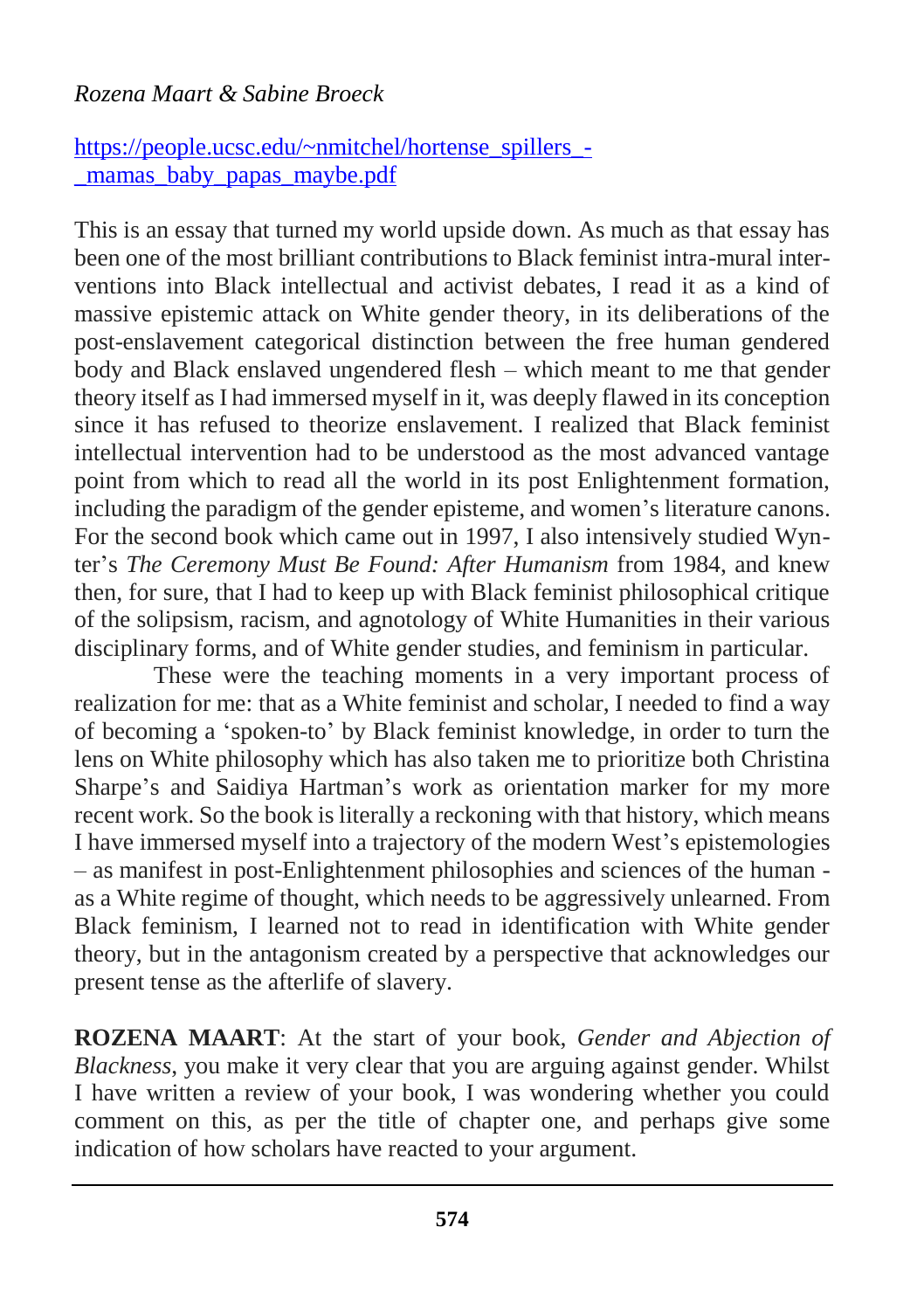**SABINE BROECK**: The book came out in 2018, the year Í had my first severe ankle injury, so I could not do a book tour. In 2019 I had another injury and was bound to stay at home as well. Then in 2020, we have the pandemic. So I haven't had much chance to gauge possible responses to the book, because I haven't been out and around discussing it with colleagues and students. I see people are reading the intro chapter on academia.edu, but I can't say, of course, what they think about it. There is a review by political science professor Erica Townsend-Bell in *Politics & Gender* (2020), and a short interview here:

[https://blackagendareport.com/bar-book-forum-julia-jordan-zacherysshadow](https://blackagendareport.com/bar-book-forum-julia-jordan-zacherysshadow-bodiesand-sabine-broecks-gender-and-abjection-blackness)[bodiesand-sabine-broecks-gender-and-abjection-blackness](https://blackagendareport.com/bar-book-forum-julia-jordan-zacherysshadow-bodiesand-sabine-broecks-gender-and-abjection-blackness) .

The title of the introductory chapter of course wants to be a provocation. I do invite readers to rethink their relation to gender as a formation, a discourse, a habitus, and as an epistemology because of the intimate relation it entertains to *enslavism*. So, my aim was not to add something (as much White gender studies that have learned to occasionally include a rather generalized hint a black woman's work for diversity purposes, or add a Black contribution to their argument), and I also did not want to go with the recently fashionable spread of intersectionality in gender studies, because in too many cases in White interventions, intersectionality does not go beyond using it as a lens to talk in more sophisticated ways about Black women, and to read Black critics and knowledge producers as crown witnesses, as ethnographers, of their own particular situation. Those contributions mostly fail to see Black knowledge, specifically Black feminism, as an intervention that calls our entire artifice of post-Enlightenment humanism, including the paradigm of gender, into question. When Wollstonecraft creates the premise: 'We are not your slaves', which served as the crucial lever to mobilize a notion of a society split by gender, but with both sides being read and valued as human, and therefore having to be granted equity in entitlements and rights and civil status, she sets in motion a trajectory of Black being's (the enslaved and as a continuation of that thingified existence of sentient being, the n....'s) fungibility for White emancipation by way of that analogy which permutates way into our present moment. So that a violent anti-Blackness has become anchored within gender theories' various sophisticated incarnations, by way of ignoring Black existence in its life-producing capacity, and its epistemic agency, but using it in so many ways for its rhetorical value. Yes, so then, one needs to be against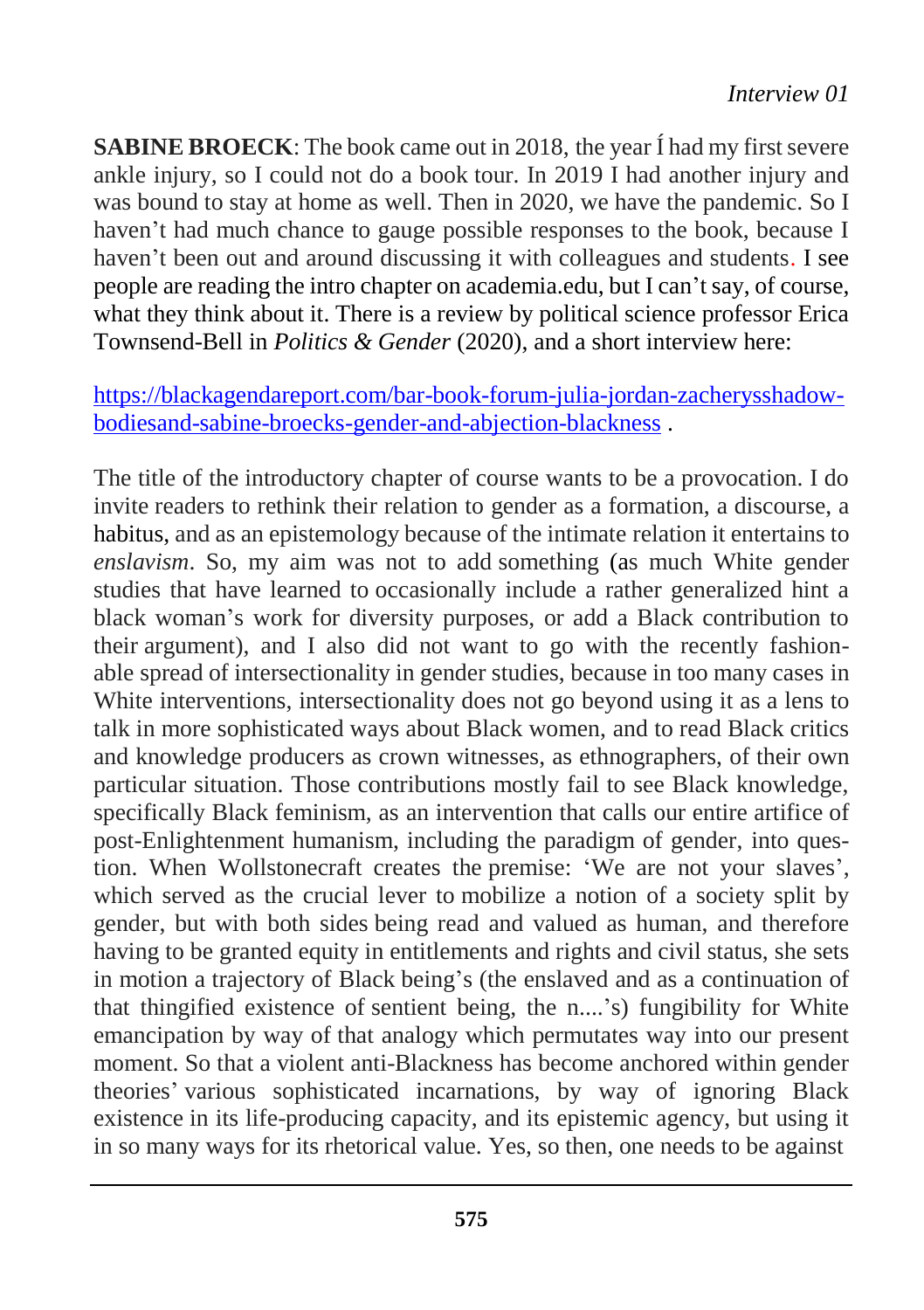### *Rozena Maart & Sabine Broeck*

gender as we know it ... and I do assume this as a provocation to White readers.

**ROZENA MAART**: On page 6, you note: 'I propose enslavism as a term necessary to situate current anti-Black practices in the future that slavery has made ... and thus to critique them as the ongoing afterlife of enslavement instead of addressing slavery as an event in bygone history'. How might students and emerging scholars think through this time in view of the most recent global anti-racist protests?

**SABINE BROECK**: When I first thought of that term – *enslavism* – it came out of a response to a disjoint. On the one hand, there were Black struggles, Black intellectual interventions, and Black knowledges throughout the US, the wider diaspora, on the African continent, and of course in South Africa, against what Saidiya Hartman has called the afterlife of slavery, the future slavery has made. On so many different levels: political, cultural, social, economic western societies have upheld an abjection of Black life on the levels of individual practices, structures, civil procedures, apparatuses like education and the police, and others. In the book, I talk about why I say abjection: I read the violence against Black life in an entirely anti-Hegelian mode: the subjectobject binary has from Hegel onwards been cast as something potentially reversible, and it characterizes an intra-human relationship, a kinship that can be, and has been, struggled over, but that is ontologically a given. Following Wilderson's and Sexton's reading of Patterson's notion of social death, I do not see a human relation between the (White) human on the one hand, and Black life, on the other. In the human (structurally cast as White) gaze there is no acknowledged relation between the human and the things in their possession, in their use, in their fancy, in their desires; and Black being has been made the heir of the enslaved throughout Western history. Black women have been condemned by human society, to giving birth to unfreedom (as both Sharpe, and Hartman have recently argued respectively – see the last chapter in my book). So we are faced with this ongoing gratuitous violence against Black life, this fungibility and this accumulation of Black life for the human (Hartman's terms, see my book chapter on her work). And then, on the other hand, and in total epistemic disregard, in blatant agnotology, we have White academic systems that have banished enslavement to 'transatlantic slavery' which is a bygone event in history. It's over, abolition cancelled it. We have libraries full of detailed research on almost all small and big facts of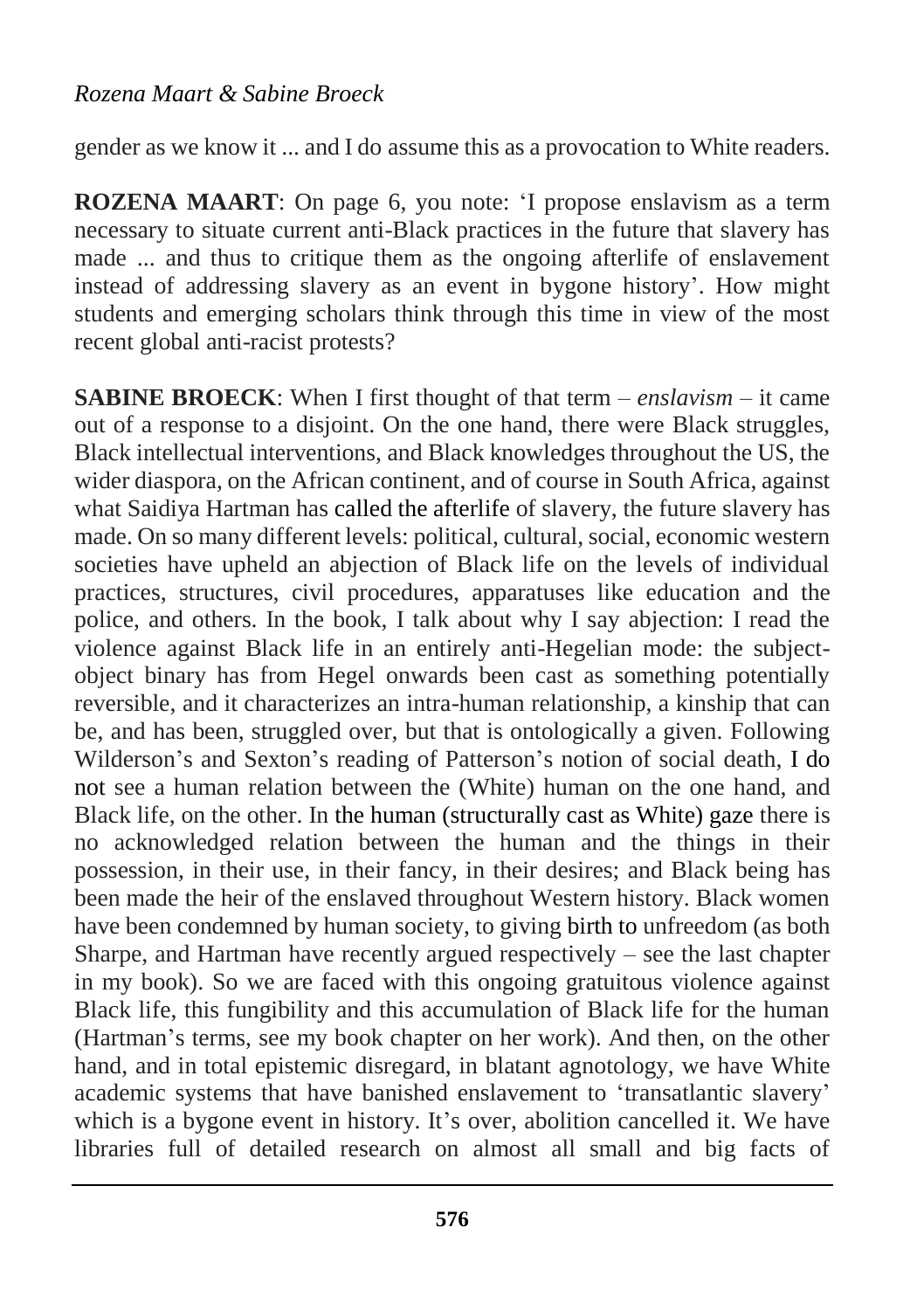enslavement in the transatlantic (and even the pacific) realm at this point. However, without very few exceptions, outside slavery historians no academic discipline in their White authored incarnations (not philosophy, not political studies, not social sciences, not natural sciences, not even and strikingly so many academics in postcolonial studies) have taken it as their task to ask their own epistemologies and their disciplines the simple question of what does it mean, that the human could become a free subject, because the Black could not (paraphrasing Fanon here). What does that mean for anti-Black violence ongoing – which then appears not at all like a number of aberrations of the system, or a series of voluntarily committed evil deeds by ultra-racist actors, or a lack of anti-racist training, or a not-yet-diverse-enough institutional staff? Instead it looks like an on-going human practice that needs to be theorisable as such, on the same footing as, e.g. sexism, or fascism, or colonialism. So we need to name, critique, subvert and destruct it as a set of political, cultural, social practices on repeat, not just an isolated and past historical phenomenon. We need a rupture, to go beyond historiography (which is of course the indelible basis for all this thinking!) into theory about enslavement and the future it has made for us. Like after decolonial thinkers like Dussel and Mignolo coined the term 'coloniality', we could talk about the metropolis and the West as colonial, never mind the presence or absence of actual colonies, we could critique a zoo as colonialist, a museum, pop songs, chocolate advertisement. So, to bring it to the present moment of militant activism against anti-Black violence which has shaken the globe recently: I am hoping the term might help to understand racial profiling in Germany as enslavist, to understand it as connected to learned White practices that make of Black being transactionable lives that the human can do all possible things with and violence to without redress, and without it being a transgression of rights. If we have a term, it might help to connect the dots between those enslavist practices across vastly different terrains which are all connected by way of sharing an acquired human modus and habitus of entitlement to and use of anti-Black violence and of a learned right to abject Black life on all possible levels.

**ROZENA MAART**: In your chapter, 'Gender and the Grammar of Enslavism', page 45, you note: 'Gender as an analytic for women's liberation, or, better for generating knowledge necessary to work towards overcoming patriarchal power structures and social, political, cultural and economic formations, is at the same time, a reiteration of enslavism'. Can you offer us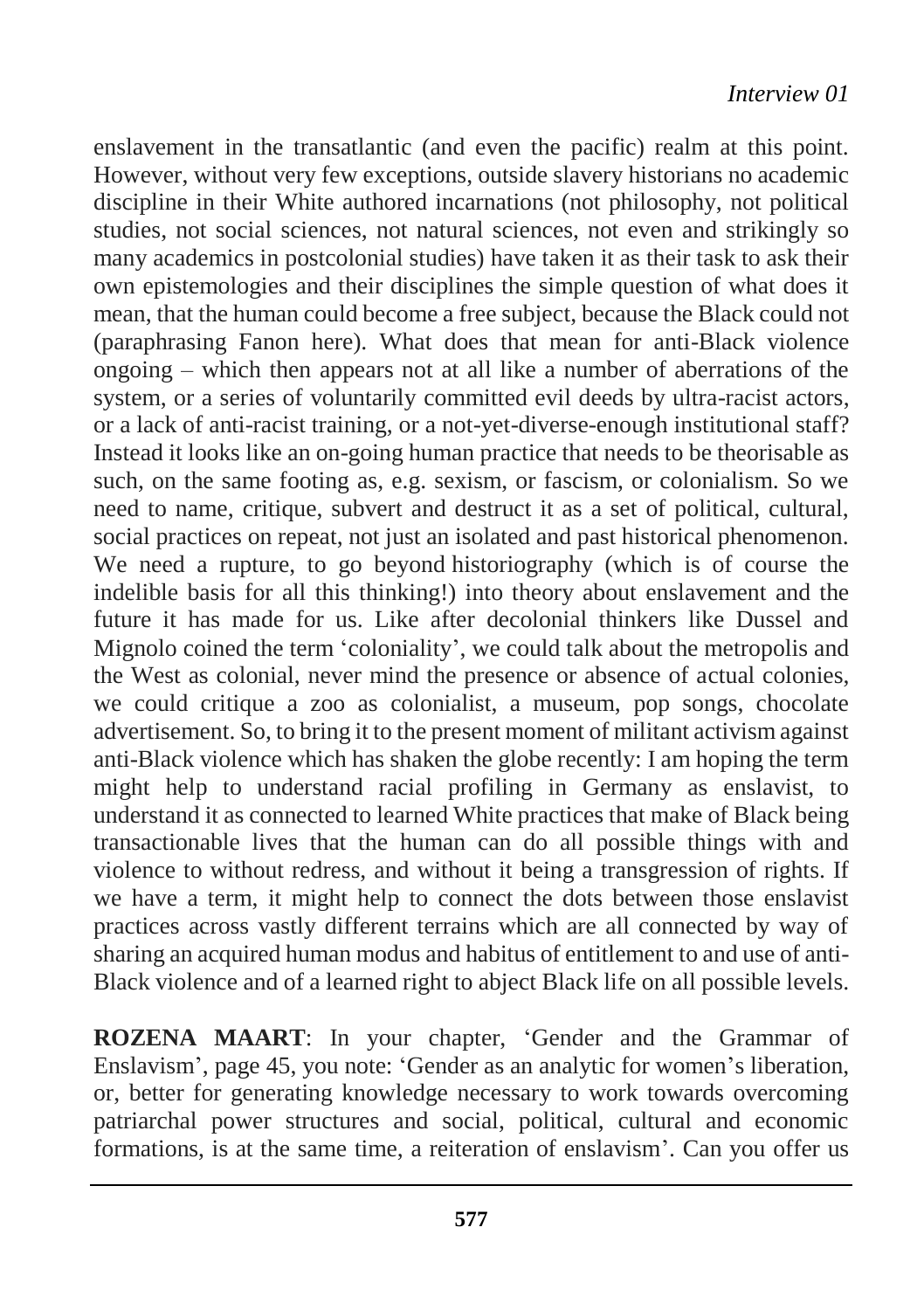# *Rozena Maart & Sabine Broeck*

some insight into how you reached this position and what the implications are for those who teach in Gender Studies, and argue that gender has to be placed within the central focus of the decolonial lens?

**SABINE BROECK**: What I have shown in my book is the intimacy, as I call it, between the idea of human life as organized by the binary paradigm of gender (even if, as Judith Butler's pioneering oeuvre has argued, gender must be seen as a performative, as a social construction that is not in any way innate to so-called human nature) and the abjection of Black life by human society. The paradigm has worked as a tool for White women's antipatriarchal liberation by the very creation of an antagonism of the intra-human struggle over who has the right to count as human (as in patriarchy against women) versus the abjection of Black life as a fungible commodity split entirely from human value. So, while White women could and have joined a (post)-Hegelian struggle in the terms of the supposed object's resistance against the dominant subject, in order to partake in full human subjectivity, Black (post)enslaved lives and their existential struggles have been, as 'thingified' beings (seen from the human's perspective), a priori excluded from these trajectories of contention over humanness. The book thus calls for a turn in gender studies to see gender theory as an instrument of abjection, in that it has only worked so successfully for White women because it created the necessary frame for them to have their humanity recognized because they were not Black, because they were not connected to slaveness - so that slaveness could be used freely as analogy. And this strand of gender as a White antagonistic differentiation from Blackness runs through the entire canon of White gender theory.

Decolonial feminists based in Indigenous communities have also demanded an overhaul of feminist theory, critiquing the rampant White universalization of Western modernity's philosophical repertoires of masculinity and femininity that is contained even in feminism, as local construction, as it were. I think there is overlap between decolonial and Black critical philosophies in that both struggle against the 'overrepresentation' of MAN (including White women) as the universal human, in Wynter's phrase.

But analytically speaking they do not harmoniously cohere because of the different structural positions between colonized subjects turned into objects on the one hand, and the enslavist abjection of Black being as fungible thing without claims to land or nativist teleologies. I think that many people who do not want to make categorical distinctions between *enslavism* and colonialism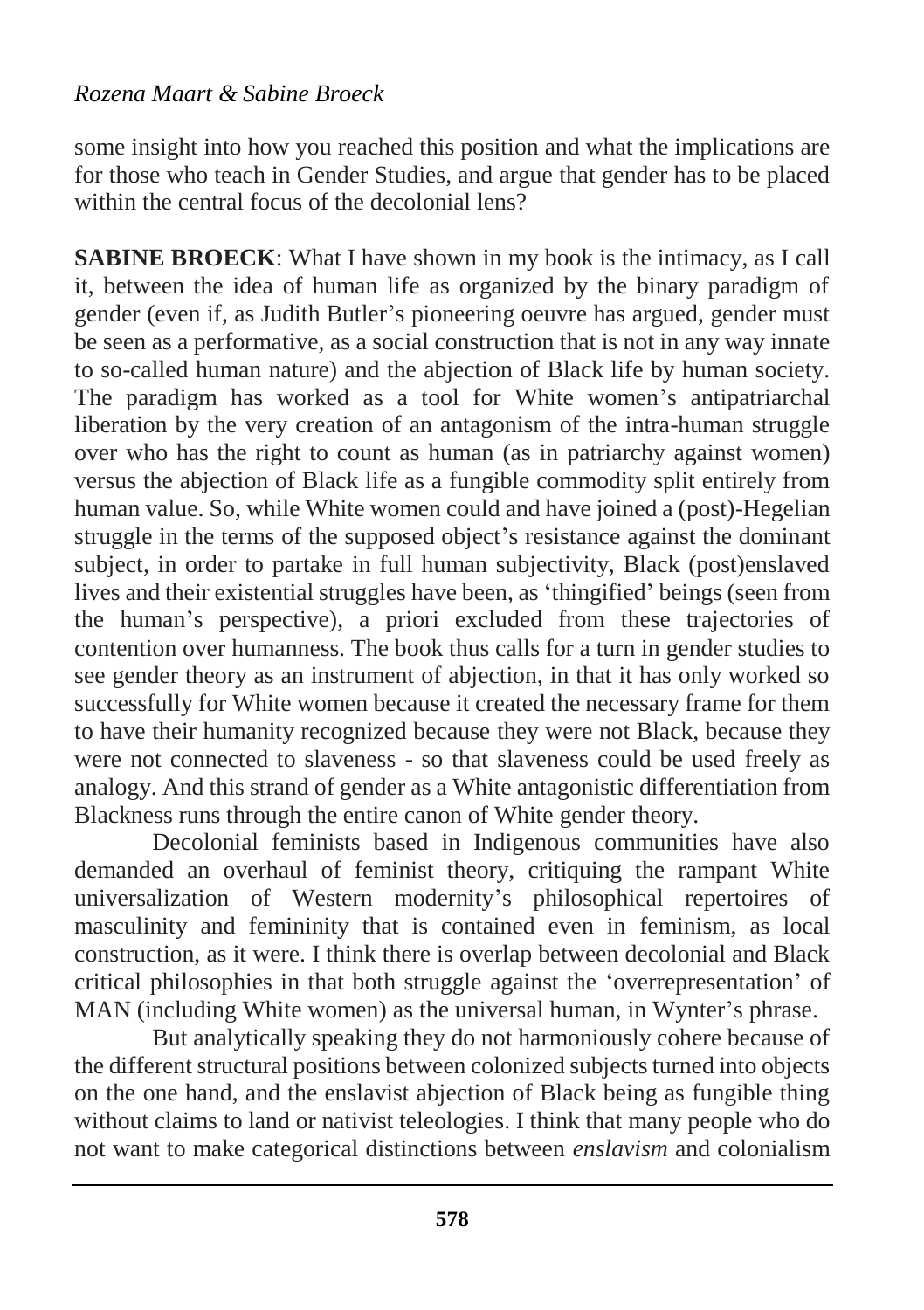(or even between all the many old and new form of legal and factual forms of violent servitude across the globe) miss the crucial importance of the Middle Passage, which means they ignore the fact that Black being in the wake of New World anti-Black enslavement were by force made 'shippable', that is being forced into a sentient life without  $-$  in the perspective of the human abjector/enslaver - any claims to human sociality based on land, kinship, civil traditions, epistemic communities, languages, religions, and being forced by this thingified dis- and relocation into a state of self-reproducing unfreedom across generations. If you remember the legal codes of *partus sequitur ventrem*, enslaved mothers gave birth to always already enslaved children. So Black social death was 'inheritable' on the side of the (post) enslaved Black person, and property and fungibility of Black life was 'bequeathable' across generations among humans, without the enslaved being able to make any civil claims with respect to his own nativity as an Indigenous subject of land and kinship. However, both Black and decolonial feminists have again and again insisted, from Sojourner Truth to theories of intersectionality, and recent interventions in support of trans-lives that a struggle against misogyny, male violence and sexualized transgression must be urgent and vital to the struggles against racial capitalism in all its localized shapes and forms – for me, those kinds of violence are part and parcel of *enslavism*.

**ROZENA MAART**: Further along in chapter three, in a subsection titled 'Enslavism and Abjection', you assert: '... by contrast, modern *enslavism* needs to be analysed as the major propeller of modern capitalist mental and constituencies. If commodification and propertisation, the learning, grasping, materializing of the world as ownable, have been generally acknowledged, as the characteristics of (post)modern capitalist society, then the White abjection of Blackness, the violent making of thing beings, of packable, shippable, transportable and possessable, and as such, usable, itemizable, and fungible bodily entities, was its constitutive practice'. Can you offer some further insight here? I am thinking of the decolonisation movement in South Africa, and the manner in which previously enslaved communities are working towards recovering their forgotten, neglected and hidden histories.

**SABINE BROECK**: So you are asking: given that *enslavism* is the anti-Black environment which is being enacted by 'carceral capitalist' human society on a daily basis (from racial profiling to the prison industrial complex to the street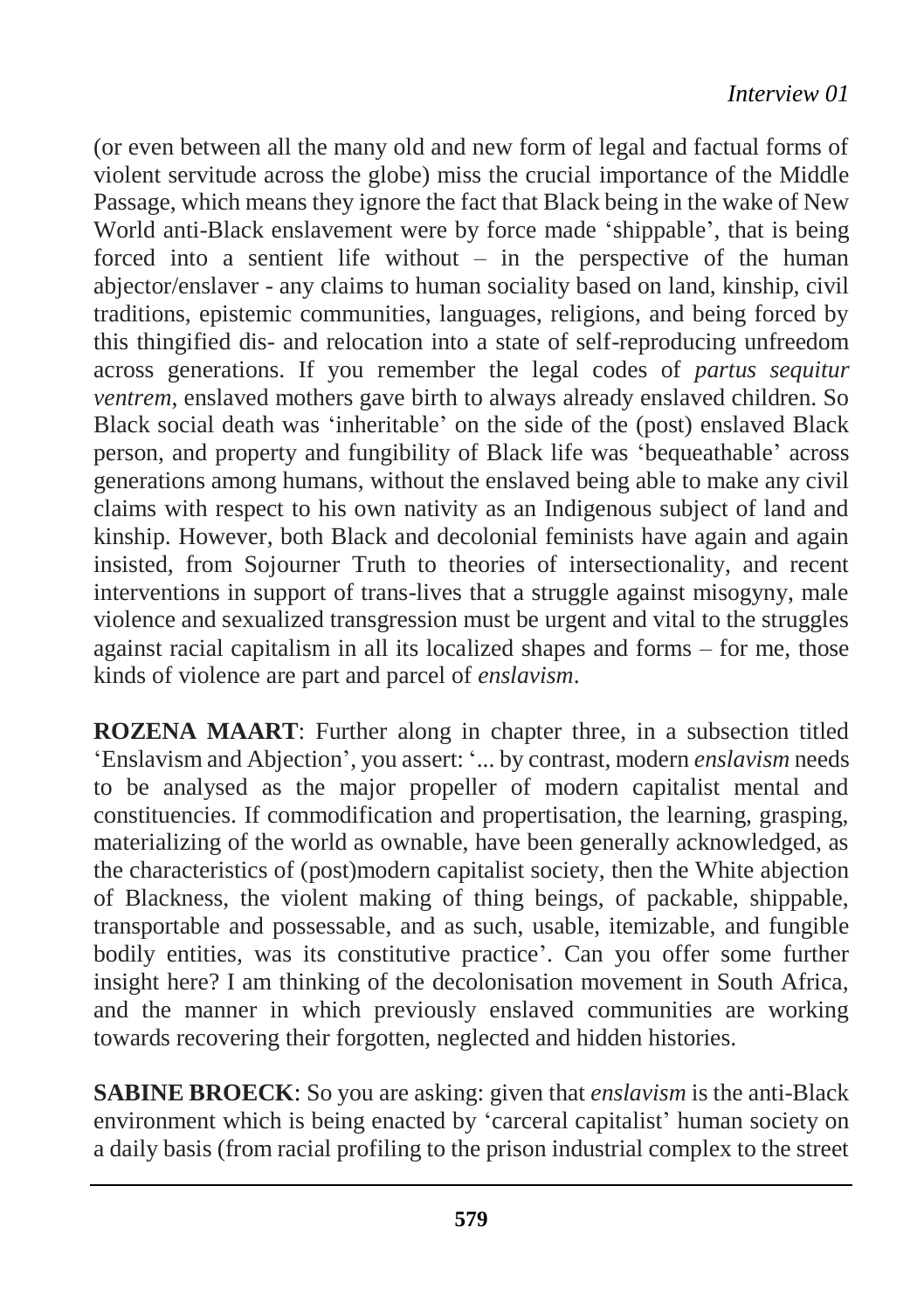killings to the systematic letting-die of Black life in Katrina's New Orleans, in the Mediterranean and elsewhere, as well as in the abandonment of Black life to the pandemic) but also becomes manifest in White society's profiteering from the massive and indomitable Black creativity, knowledge, as well as from Black social, political, cultural and economic capability (what Wilderson would call 'performing freedom') how is Black life being lived, how is Black life being held tight, how is Black life being saved and is being cared for, against that perpetual onslaught? I don't think it is my position to answer that question as a White person, it seems presumptuous to pronounce on the histories of recovery and resistance, other than learning their lessons respectfully. One thing I do would like to say is that for me, there is no redemptive horizon within the world as we know it, no reconciliation or recognition to expect from the human as we know them. If the human is because the Black is not - again Fanon - for Black life to be free will entail the end of the human world as we White humans have established and dominated it. So there is a Black freedom struggle and life within and against social death - as has so massively become visible in the last years in the #BlackLivesMatter campaigns all over the world. I see it not in redemptive accommodation policies, not in harmonious diversity campaigns, nor in so-called electoral victories like Kamala Harris' vice-presidency. I think Black activists, intellectuals, artists and scientists throughout the entire diaspora have amassed incredibly persistent trajectories of counter-memory, and counter-knowledge in all areas of life over the centuries. These days in particular, one witnesses a massive global proliferation in and because of social media communication channels being so much more international, being shared in real time, and being extremely well networked. The question is much rather: how will that epistemic, cultural and political wealth, establish Black power against enslavism? The end the world as we know it means #RhodesMustFall. That entails as much a material practice of militant struggles already taking place in South Africa, and elsewhere, as it may be seen as a surging inspiring metaphor for culture, politics, social life and the economy. Land must be distributed, the police must be abolished, the state and its White power institutions must be destructed, capitalism has to be vanquished. The problem with those demands is obvious: they come without immediately transparent facile and swiftly ownable 'methodologies' to arrive at results, without immediate solutions. The challenge to us academics who have been trained to think these days that there is a quick fix positivistic research project for everything, is that these struggles